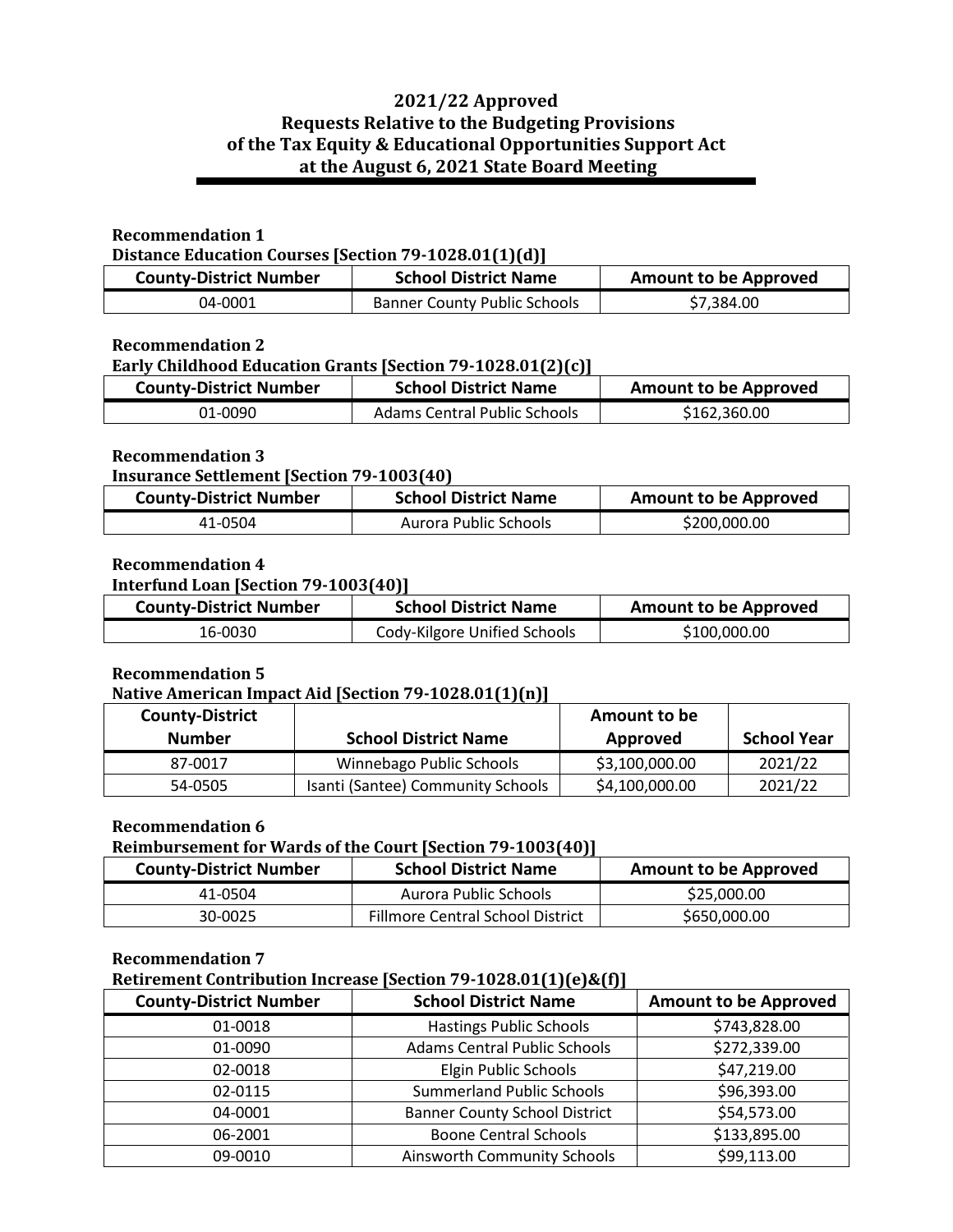|                               | <u>Rethelient Contribution increase [Section 79-1020.01[1][e]&amp;[1]</u> |                              |
|-------------------------------|---------------------------------------------------------------------------|------------------------------|
| <b>County-District Number</b> | <b>School District Name</b>                                               | <b>Amount to be Approved</b> |
| 10-0069                       | Ravenna Public Schools                                                    | \$114,628.00                 |
| 11-0020                       | Lyons-Decatur Northeast Schools                                           | \$70,587.00                  |
| 12-0056                       | David City Public Schools                                                 | \$173,872.00                 |
| 12-0502                       | <b>East Butler Public Schools</b>                                         | \$93,935.00                  |
| 13-0001                       | <b>Plattsmouth Community Schools</b>                                      | \$328,900.00                 |
| 13-0032                       | Louisville Public Schools                                                 | \$130,674.00                 |
| 14-0008                       | Hartington-Newcastle Public Schls                                         | \$81,615.00                  |
| 14-0054                       | Laurel-Concord-Coleridge Schools                                          | \$107,737.00                 |
| 19-0039                       | Leigh Community Schools                                                   | \$54,006.00                  |
| 19-0058                       | <b>Clarkson Public Schools</b>                                            | \$53,510.00                  |
| 19-0123                       | <b>Schuyler Community Schools</b>                                         | \$331,799.00                 |
| 23-0071                       | <b>Crawford Public Schools</b>                                            | \$48,150.00                  |
| 24-0004                       | <b>Overton Public Schools</b>                                             | \$70,662.00                  |
| 26-0001                       | Ponca Public Schools                                                      | \$94,180.00                  |
| 26-0070                       | Allen Consolidated Schools                                                | \$50,705.00                  |
| 27-0001                       | <b>Fremont Public Schools</b>                                             | \$975,451.00                 |
| 27-0062                       | Scribner-Snyder Community Schls                                           | \$56,637.00                  |
| 27-0594                       | Logan View Public Schools                                                 | \$118,935.00                 |
| 27-0595                       | North Bend Central Public Schools                                         | \$122,675.00                 |
| 28-0001                       | Omaha Public Schools                                                      | \$8,893,601.00               |
| 28-0010                       | <b>Elkhorn Public Schools</b>                                             | \$1,525,083.00               |
| 28-0017                       | <b>Millard Public Schools</b>                                             | \$3,653,453.00               |
| 28-0054                       | <b>Ralston Public Schools</b>                                             | \$588,327.00                 |
| 28-0059                       | <b>Bennington Public Schools</b>                                          | \$523,533.00                 |
| 30-0001                       | Exeter-Milligan Public Schools                                            | \$70,397.00                  |
| 30-0025                       | <b>Fillmore Central Public Schools</b>                                    | \$114,151.00                 |
| 36-0100                       | <b>Burwell Public Schools</b>                                             | \$66,350.00                  |
| 37-0030                       | <b>Elwood Public Schools</b>                                              | \$50,240.00                  |
| 39-0060                       | <b>Central Valley Public Schools</b>                                      | \$86,453.00                  |
| 40-0002                       | <b>Grand Island Public Schools</b>                                        | \$2,024,000.00               |
| 41-0504                       | <b>Aurora Public Schools</b>                                              | \$275,770.00                 |
| 45-0007                       | O'Neill Public Schools                                                    | \$169,312.00                 |
| 45-0239                       | West Holt Public Schools                                                  | \$152,086.00                 |
| 50-0001                       | Wilcox-Hildreth Public Schools                                            | \$61,520.00                  |
| 54-0576                       | <b>Wausa Public Schools</b>                                               | \$53,089.00                  |
| 55-0001                       | Lincoln Public Schools                                                    | \$7,562,146.00               |
| 55-0145                       | <b>Waverly Public Schools</b>                                             | \$360,386.00                 |
| 56-0001                       | North Platte Public Schools                                               | \$722,508.00                 |
| 59-0001                       | <b>Madison Public Schools</b>                                             | \$108,916.00                 |
| 59-0005                       | <b>Battle Creek Public Schools</b>                                        | \$96,188.00                  |
| 61-0004                       | <b>Central City Schools</b>                                               | \$163,509.00                 |
| 63-0001                       | <b>Fullerton Public Schools</b>                                           | \$72,673.00                  |
| 66-0027                       | Syracuse-Dunbar-Avoca Public Schls                                        | \$133,279.00                 |
| 71-0001                       | <b>Columbus Public Schools</b>                                            | \$736,224.00                 |

#### **Recommendation 7 (Continued) Retirement Contribution Increase [Section 79-1028.01(1)(e)&(f)]**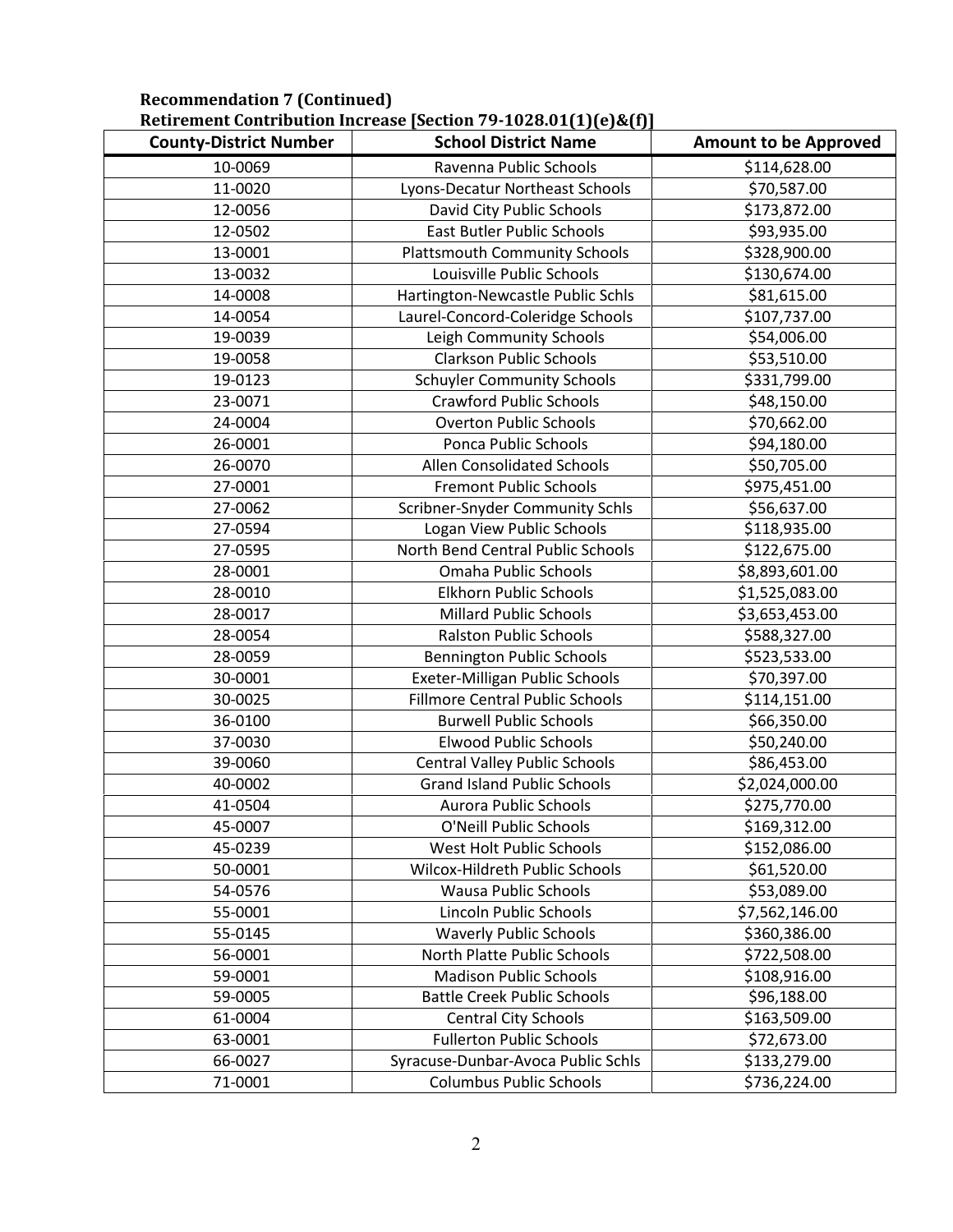## **Recommendation 7 (Continued) Retirement Contribution Increase [Section 79-1028.01(1)(e)&(f)]**

| <b>County-District Number</b> | <b>School District Name</b>          | <b>Amount to be Approved</b> |
|-------------------------------|--------------------------------------|------------------------------|
| 72-0032                       | Shelby-Rising City Public Schools    | \$85,845.00                  |
| 73-0179                       | Southwest Public Schools             | \$80,691.00                  |
| 76-0068                       | <b>Friend Public Schools</b>         | \$56,803.00                  |
| 77-0027                       | Papillion La Vista Community Schools | \$2,164,059.00               |
| 78-0072                       | <b>Mead Public Schools</b>           | \$60,271.00                  |
| 78-0107                       | <b>Cedar Bluffs Public Schools</b>   | \$83,186.00                  |
| 79-0032                       | <b>Scottsbluff Public Schools</b>    | \$735,455.00                 |
| 80-0005                       | <b>Milford Public Schools</b>        | \$158,000.00                 |
| 84-0003                       | <b>Stanton Community Schools</b>     | \$86,002.00                  |
| 88-0005                       | <b>Ord Public Schools</b>            | \$117,044.00                 |
| 88-0021                       | Arcadia Public Schools               | \$40,892.00                  |
| 89-0024                       | Arlington Public Schools             | \$141,864.00                 |

## **Recommendation 8**

## **Short-Term Borrowings [Section 79-1003(40)]**

| <b>County-District Number</b> | <b>School District Name</b>   | <b>Amount to be Approved</b> |
|-------------------------------|-------------------------------|------------------------------|
| 28-0054                       | <b>Ralston Public Schools</b> | \$5,000,000.00               |
| 36-0100                       | <b>Burwell Public Schools</b> | \$500,000.00                 |
| 54-0583                       | Verdigre Public Schools       | \$1,000,000.00               |
| 41-0504                       | Aurora Public Schools         | \$1,500,000.00               |

## **Recommendation 9**

# **Special Supplementary Grant [Section 79-1003(40)]**

| County-<br><b>District</b><br><b>Number</b> | <b>School District Name</b>       | Amount to be<br>Approved | <b>Source</b>                |
|---------------------------------------------|-----------------------------------|--------------------------|------------------------------|
|                                             |                                   | \$10,000.00              | <b>Walmart Foundation</b>    |
|                                             |                                   | \$2,500.00               | <b>Midwest Dairy Council</b> |
|                                             | <b>Millard Public Schools</b>     | \$15,000.00              | Fuel Up To Play 60           |
| 28-0017                                     |                                   | \$18,500.00              | Pacific Life Foundation      |
|                                             |                                   | \$4,000.00               | Project Wee Care             |
|                                             |                                   | \$2,500.00               | Cox Communications           |
|                                             |                                   | \$10,000.00              | United Way                   |
|                                             |                                   | \$5,000.00               | <b>Target Foundation</b>     |
|                                             |                                   | \$25,000.00              | <b>Grow Santee</b>           |
| 54-0505                                     | Isanti (Santee) Community Schools | \$25,000.00              | <b>Beyond School Bells</b>   |